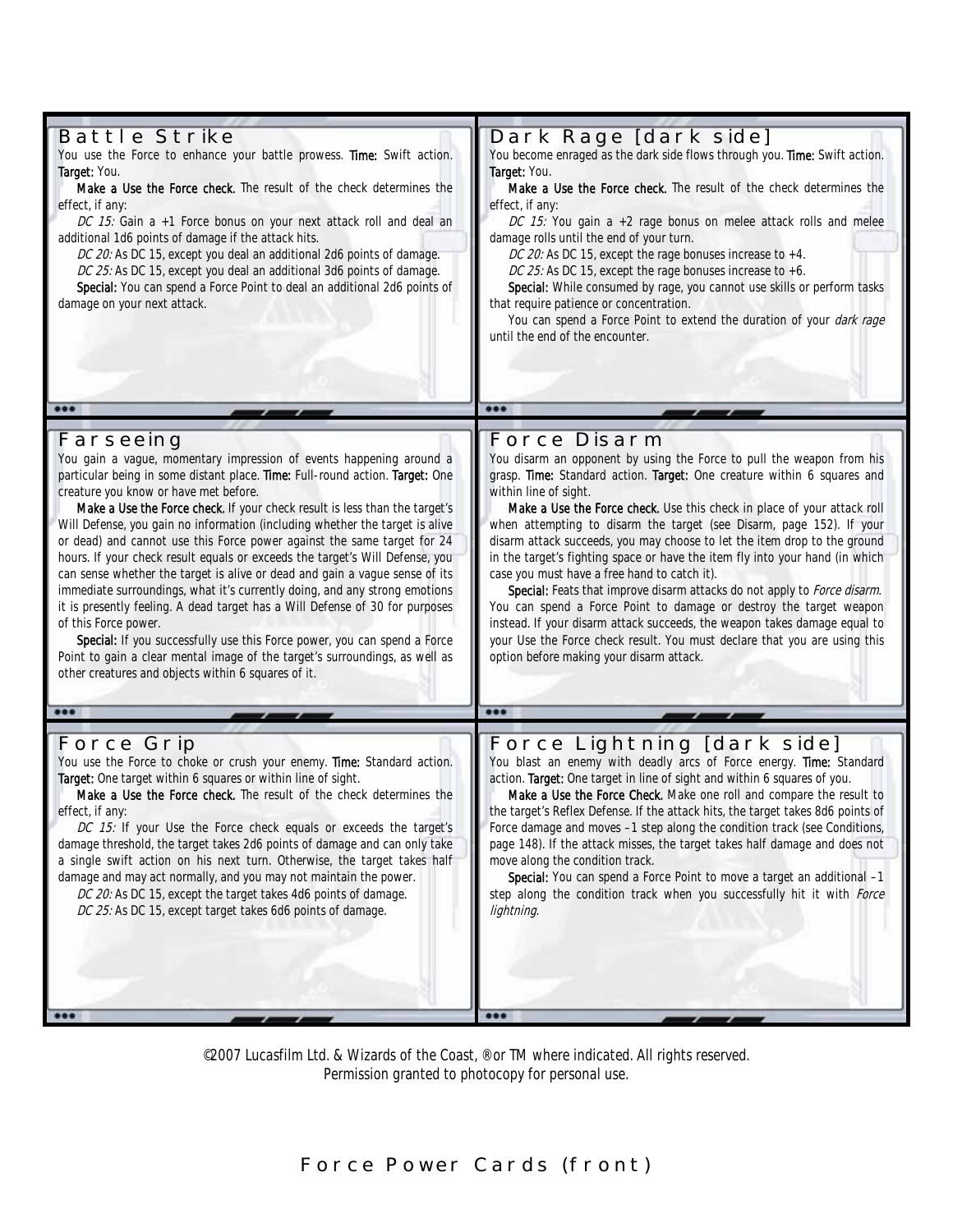| Force SI am<br>You pound one or more creatures with the Force. Time: Standard action.<br>Targets: All targets within a 6-square cone and within line of sight.<br>Make a Use the Force Check. Make one roll and compare the result to<br>each target's damage threshold. If the result equals or exceeds a target's<br>damage threshold, it takes 4d6 points of Force damage and is knocked<br>prone. If the result is less than the target's damage threshold, it takes half<br>damage and is not knocked prone. This is an area effect.<br>Special: When you use this power, you can spend a Force Point to deal<br>an additional 2d6 points of damage to targets in the area.<br>000                                                                                                                                                                                                                                                                                                                                                                                                                            | <b>Force Stun</b><br>You call upon the Force to overload an enemy's senses, potentially stunning<br>it. Time: Standard action. Target: One creature within 6 squares or within<br>your line of sight.<br>Make a Use the Force check. Compare the result to the target's damage<br>threshold. If the check result equals or exceeds the target's damage<br>threshold, the target moves -1 step along the condition track (see<br>Conditions, page 148). For every 5 points by which you exceed the target's<br>damage threshold, the target moves an additional -1 step along the<br>condition track.<br>Special: When you use this power, you can spend a Force Point to move<br>the target an additional -1 step along the condition track.<br>000                                                                                                                                                                                                            |
|--------------------------------------------------------------------------------------------------------------------------------------------------------------------------------------------------------------------------------------------------------------------------------------------------------------------------------------------------------------------------------------------------------------------------------------------------------------------------------------------------------------------------------------------------------------------------------------------------------------------------------------------------------------------------------------------------------------------------------------------------------------------------------------------------------------------------------------------------------------------------------------------------------------------------------------------------------------------------------------------------------------------------------------------------------------------------------------------------------------------|----------------------------------------------------------------------------------------------------------------------------------------------------------------------------------------------------------------------------------------------------------------------------------------------------------------------------------------------------------------------------------------------------------------------------------------------------------------------------------------------------------------------------------------------------------------------------------------------------------------------------------------------------------------------------------------------------------------------------------------------------------------------------------------------------------------------------------------------------------------------------------------------------------------------------------------------------------------|
|                                                                                                                                                                                                                                                                                                                                                                                                                                                                                                                                                                                                                                                                                                                                                                                                                                                                                                                                                                                                                                                                                                                    |                                                                                                                                                                                                                                                                                                                                                                                                                                                                                                                                                                                                                                                                                                                                                                                                                                                                                                                                                                |
| <b>Force Thrust</b><br>You use the Force to push a target away from you. Time: Standard action.<br>Target: One object or character within 12 squares and within line of sight.<br>Make a Use the Force check. The target makes a Strength check. If you<br>beat the target's Strength check, you push it back 1 square plus an<br>additional square for every 5 points by which you exceed the target's check<br>result. If you push the target into a larger object, the target takes 1d6<br>points of damage.<br>The target adds its size modifier to its Strength check: Colossal, +20;<br>Gargantuan, +15; Huge, +10; Large, +5; Medium, +0; Small, -5; Tiny, -10;<br>Diminutive, -15; Fine, -20. In addition, it gets a +5 stability bonus if it has<br>more than two legs or is otherwise exceptionally stable.<br>Special: You can spend a Force Point to apply a -5 penalty to the<br>target's Strength check to resist your Force thrust. Additionally, if you<br>successfully push the target into a larger object, you deal an additional 2d6<br>points of damage from the extreme force of the thrust. | Mind Trick [mind-affecting]<br>You use the Force to alter a target's perceptions or plant a suggestion in its<br>mind. Time: Standard action. Target: One Intelligence 3 or higher creature<br>in line of sight and within 12 squares of you.<br>Make a Use the Force check. If you equal or exceed the target's Will<br>Defense, you may choose one of the following effects:<br>-You create a fleeting hallucination that distracts the target and<br>enables you to use the Stealth skill even if the target is aware of you.<br>-You perform a feint so that the next attack you make against the<br>target ignores its Dexterity bonus to Reflex Defense (if any).<br>-You make an otherwise unpalatable suggestion seem completely rea-<br>sonable to the target. You must be able to communicate with the target,<br>and the suggestion can't obviously threaten the target's life. The target<br>won't realize later that what he did is unacceptable. |
| 000                                                                                                                                                                                                                                                                                                                                                                                                                                                                                                                                                                                                                                                                                                                                                                                                                                                                                                                                                                                                                                                                                                                |                                                                                                                                                                                                                                                                                                                                                                                                                                                                                                                                                                                                                                                                                                                                                                                                                                                                                                                                                                |
| Move Object<br>You telekinetically move a target up to 6 squares in any direction using the<br>Force. Time: Standard action. Target: One character or object within 6 squares or<br>within your line of sight.<br><b>Make a Use the Force check.</b> The result of the check determines the<br>maximum size of the target you can lift (see below). If the target is a creature<br>that resists your attempt, your Use the Force check must also exceed the target's<br>Will Defense. You can hurl the target at (or drop it on) another target in range if<br>your Use the Force check exceeds the second target's Reflex Defense. Both<br>targets take damage determined by your Use the Force check result.<br>DC 15: Move object up to Medium size (deals 2d6 points of damage)<br>DC 20: Move object up to Large size (deals 4d6 points of damage)<br>DC 25: Move object up to Huge size (deals 6d6 points of damage)<br>DC 30: Move object up to Gargantuan size (deals 8d6 points of damage)<br>DC 35: Move object up to Colossal size (deals 10d6 points of damage)<br>$\bullet\bullet\bullet$             | <b>Negate Energy</b><br>You spontaneously negate a single attack that deals energy weapon dam-<br>age, such as a lightsaber or blaster. Time: Reaction. Target: One attack<br>made against you that deals energy weapon damage.<br>Make a Use the Force check. If the result of the check equals or exceeds<br>the damage dealt by the energy weapon, the attack is negated and you take<br>no damage. If your check result is less than the amount of damage dealt,<br>you fail to negate the attack and take damage as normal.<br>Special: You must be aware of the attack (and not flat-footed) to<br>negate it. If you are successful, you can spend a Force Point to regain hit<br>points equal to the damage of the negated attack, up to a maximum of<br>your full normal hit points.                                                                                                                                                                   |

©2007 Lucasfilm Ltd. & Wizards of the Coast, ® or TM where indicated. All rights reserved. Permission granted to photocopy for personal use.

**Force Power Cards (front)**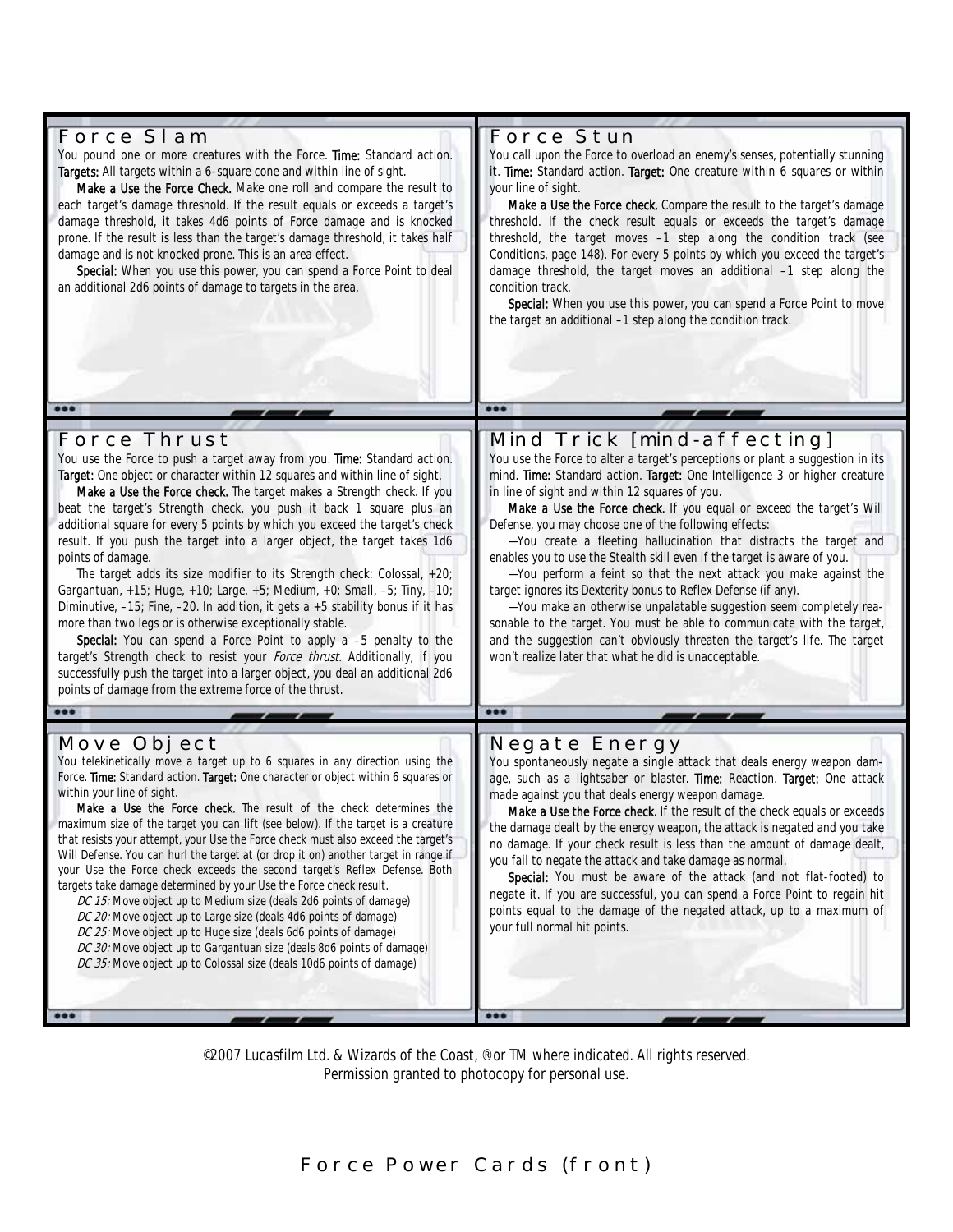

©2007 Lucasfilm Ltd. & Wizards of the Coast. ® or TM where indicated. All rights reserved. Permission granted to photocopy for personal use.

**Force Power Cards (front)**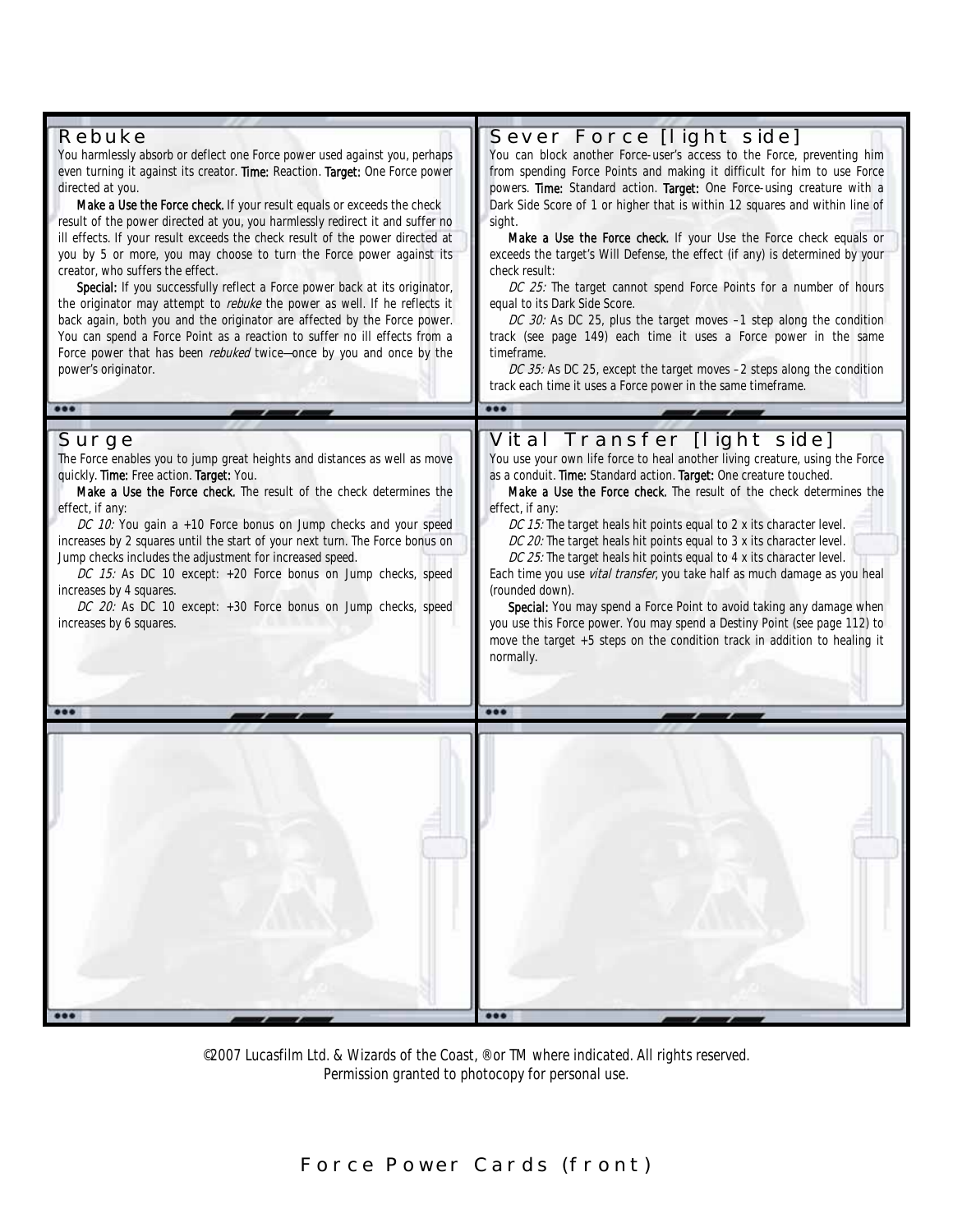

©2007 Lucasfilm Ltd. & Wizards of the Coast, ® or TM where indicated. All rights reserved. Permission granted to photocopy for personal use.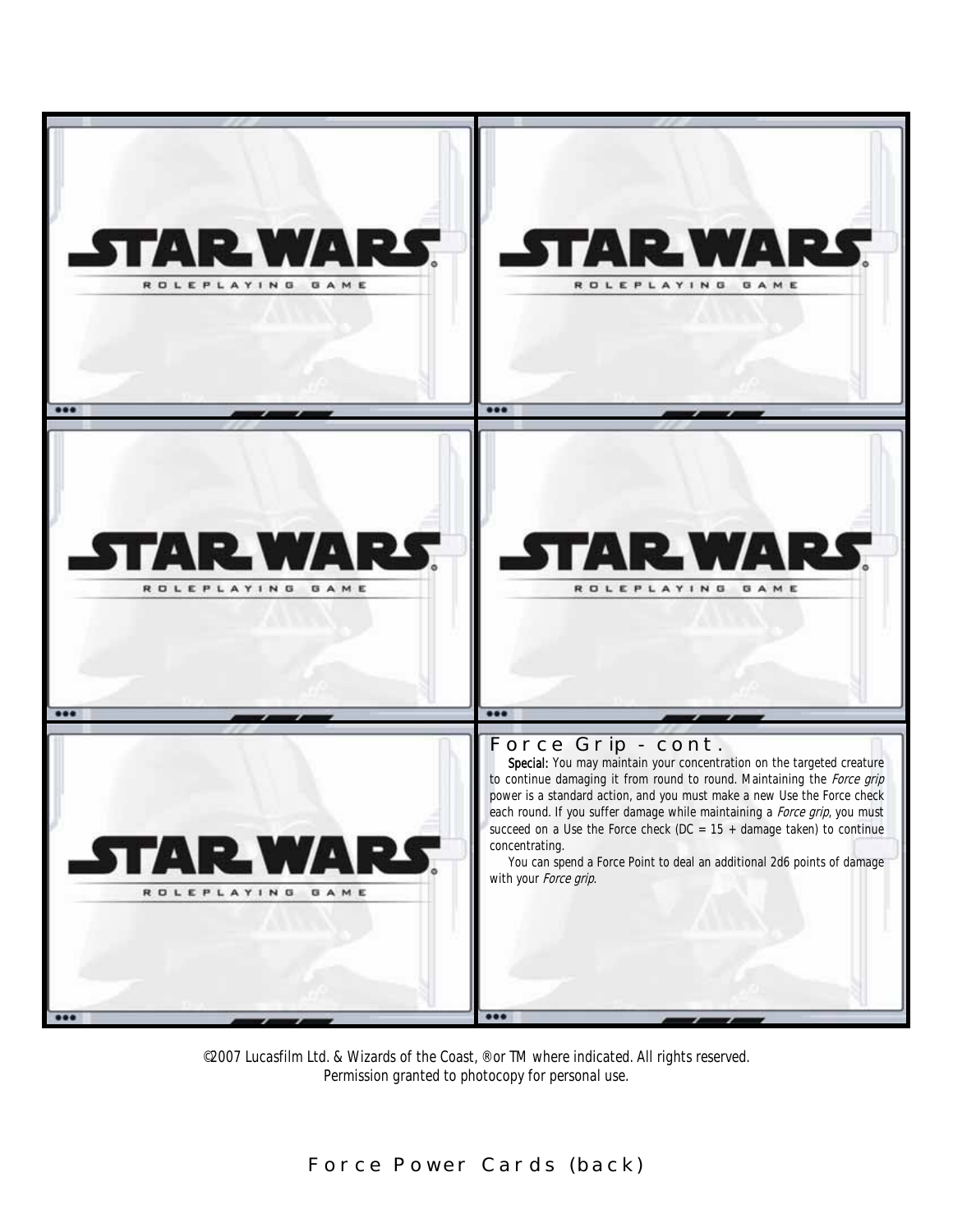

©2007 Lucasfilm Ltd. & Wizards of the Coast, ® or TM where indicated. All rights reserved. Permission granted to photocopy for personal use.

**Force Power Cards (back)**